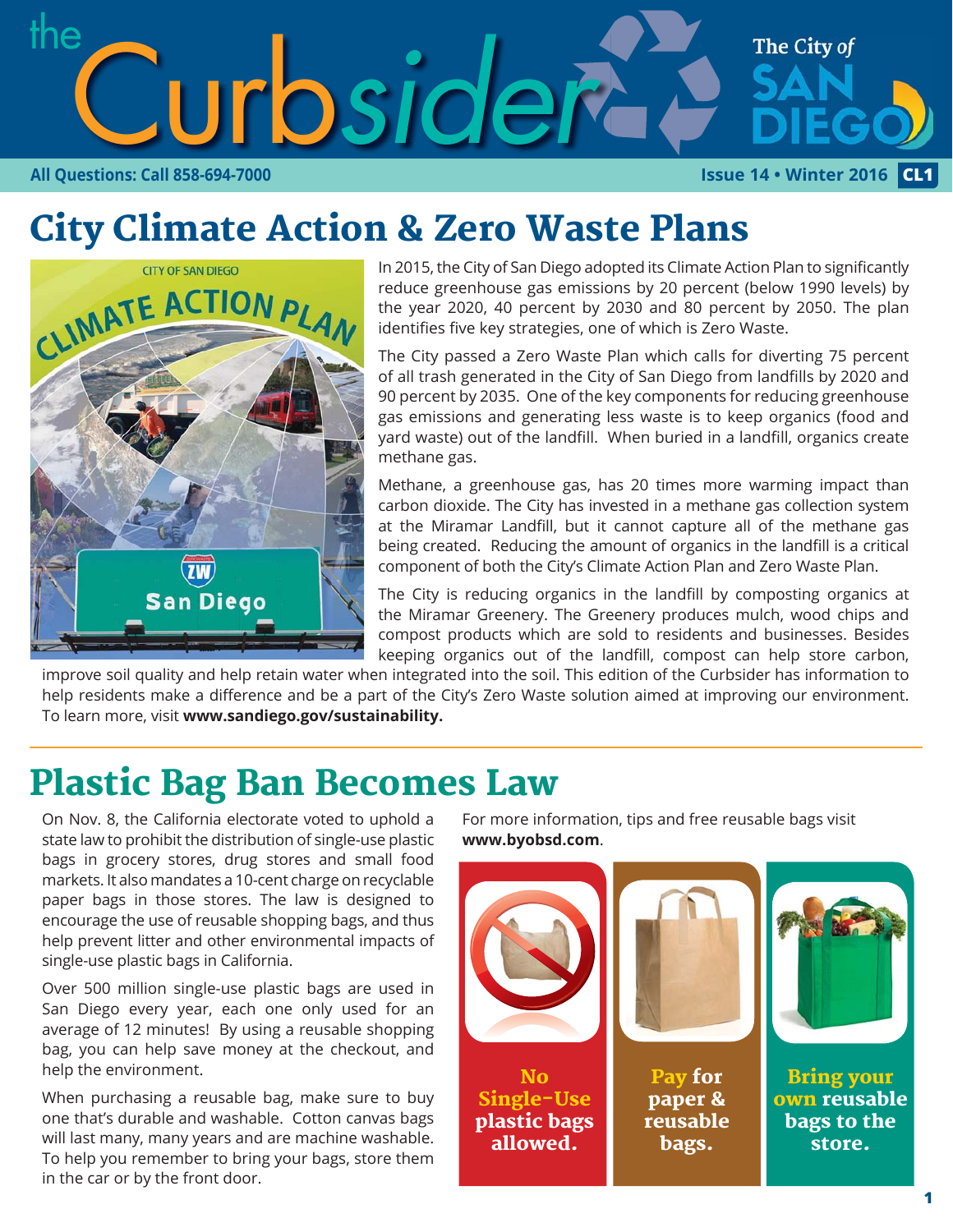## **FOOD WASTE AND YARD TRIMMINGS**

#### **Reducing Wasted Food At Home**

Residents who receive curbside collection service dispose of more than 56,000 tons of food annually. Wasted food costs a family of four \$1,500 each year and costs even more to properly dispose of it. To waste less food consider the following:

- Identify food items that can go bad and purchase fewer of them.
- Use sealable food storage containers for leftovers or when buying bulk.
- Take inventory and make sure food gets used before it goes bad.

### **Backyard Composting Food Waste and Yard Trimmings**

Composting at home is an easy way to turn food and yard trimmings into a valuable resource for your garden. It also saves time, energy and money used to collect and process this material.



## **Learn How to Compost At Home and Learn About Getting a Discounted Compost Bin**

The City offers free classes on how to compost at home

and offers discounts on purchasing compost bins. To learn more, visit **www.recyclingworks.com** 

## **Recycling Yard Trimmings**

It's estimated residents throw away more than 55,000 tons of yard trimmings each year. Help reduce this number by doing the following:

- Residents with curbside collection of yard trimmings, place them at the curb.
- Take your yard trimmings to the Miramar Greenery located at 5180 Convoy St.
- Compost at home.

## **ACHIEVING ZERO WASTE STARTS AT HOME**

## **Curbside Collection Makes Recycling Easy | Need Help Recycling Th**

For the City to achieve its goal of Zero Waste, residents need to place all of their recyclable material in the blue bin. Not sure what materials are recyclable? Check out "What Goes **Where"** on the next page.

#### **Recycling Tips:**

<sup>P</sup>IZZA

- Rinse out food containers;
- Flatten cardboard to maximize bin space;
- Donate reusable items whenever possible; and





Is your blue recycling bin filling up too fast? Pick up an extra recycling bin at no charge from the City Collections facility located at 8353 Miramar Place or have it delivered to your home for a \$25 fee (Some restrictions apply). For more information on replacing or maintaining any of your containers,

## **Need Help Recycling These and Other Items?**

- Paint
- Electronics
- Appliances
- Mattresses
- Batteries
- Construction and Demolition Debris

**Visit: www.recyclingworks.com**

## **Mulch and Compost**

The Miramar Greenery is located at the Miramar Landfill, 5180 Convoy St. This is where yard trimmings are processed into mulch, wood chips and compost products. These products are great for enriching the soil with organic matter, helping to retain moisture



**Q** 

and promote plant growth. City residents may self-load compost and mulch at no charge. To learn more, visit **www.miramargreenery.com**